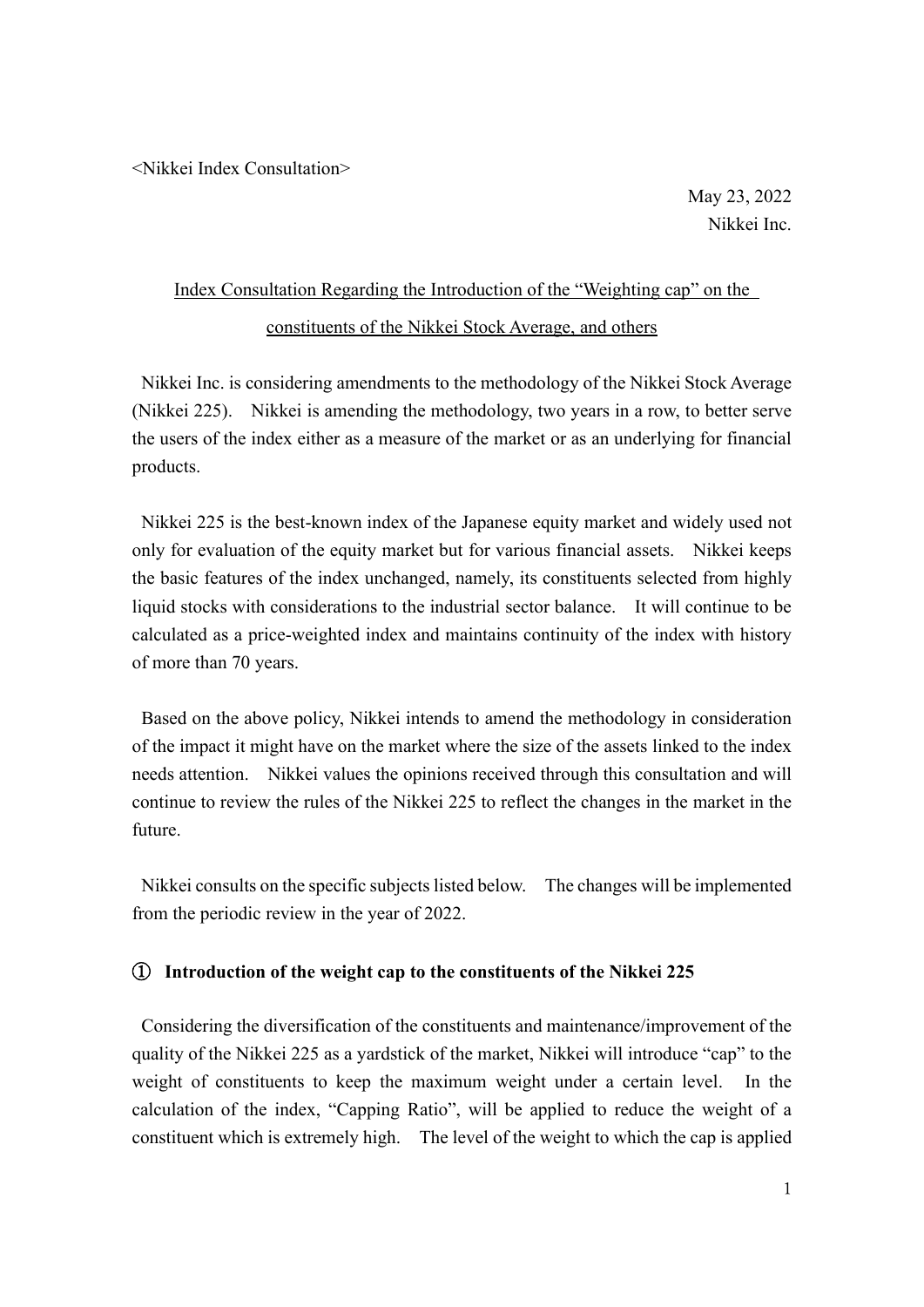(weight cap threshold) will be 12% at the time of introduction and will be reduced to 11% and 10% at the periodic reviews in October 2023 and October 2024 respectively.

Currently, the Nikkei 225 is calculated as a sum of prices adjusted by the price adjustment factor (PAF) divided by the divisor. Under the new rule, if a constituent weight exceeds the weight cap threshold, a capping ratio will be considered in addition to the PAF. After introducing the capping ratio, the Nikkei 225 will be calculated as a sum of adjusted prices (by PAF or PAF + capping ratio) divided by the divisor. As such, the method of the index calculation is not affected.

[Example] When the price of a constituent is 90,000 yen and the PAF is 1, if the capping ratio of 0.9 is applied, the adjusted price in the calculation will be  $90,000 \times 1 \times 0.9 = 81,000$ yen.

The capping ratio of 0.9 will be applied to a constituent whose weight exceeds the weight cap threshold. If some capping ratio was already applied to such a constituent, the capping ratio will be decreased by 0.1.

Based on the increase of the frequency of the periodic review to twice a year as described under ② below, the weight cap threshold will be changed as follows.

| Periodic review        | Weight cap threshold |
|------------------------|----------------------|
| October 2022           | $12\%$               |
| April 2023             | $12\%$               |
| October 2023           | $11\%$               |
| April 2024             | $11\%$               |
| October 2024 and after | $10\%$               |

If the weight of a constituent to which capping ratio is applied becomes lower than 5% due to decline in the share price etc. on the base date of a periodic review, its capping ratio will be increased by 0.1. The capping ratio will be cancelled if the capping ratio before the change is 0.9.

In principle, the capping ratio is applied, revised, or cancelled on the effective date of the constituent change resulting from the periodic reviews. However, depending on the liquidity of the constituent, changes in the capping ratio may be implemented in two or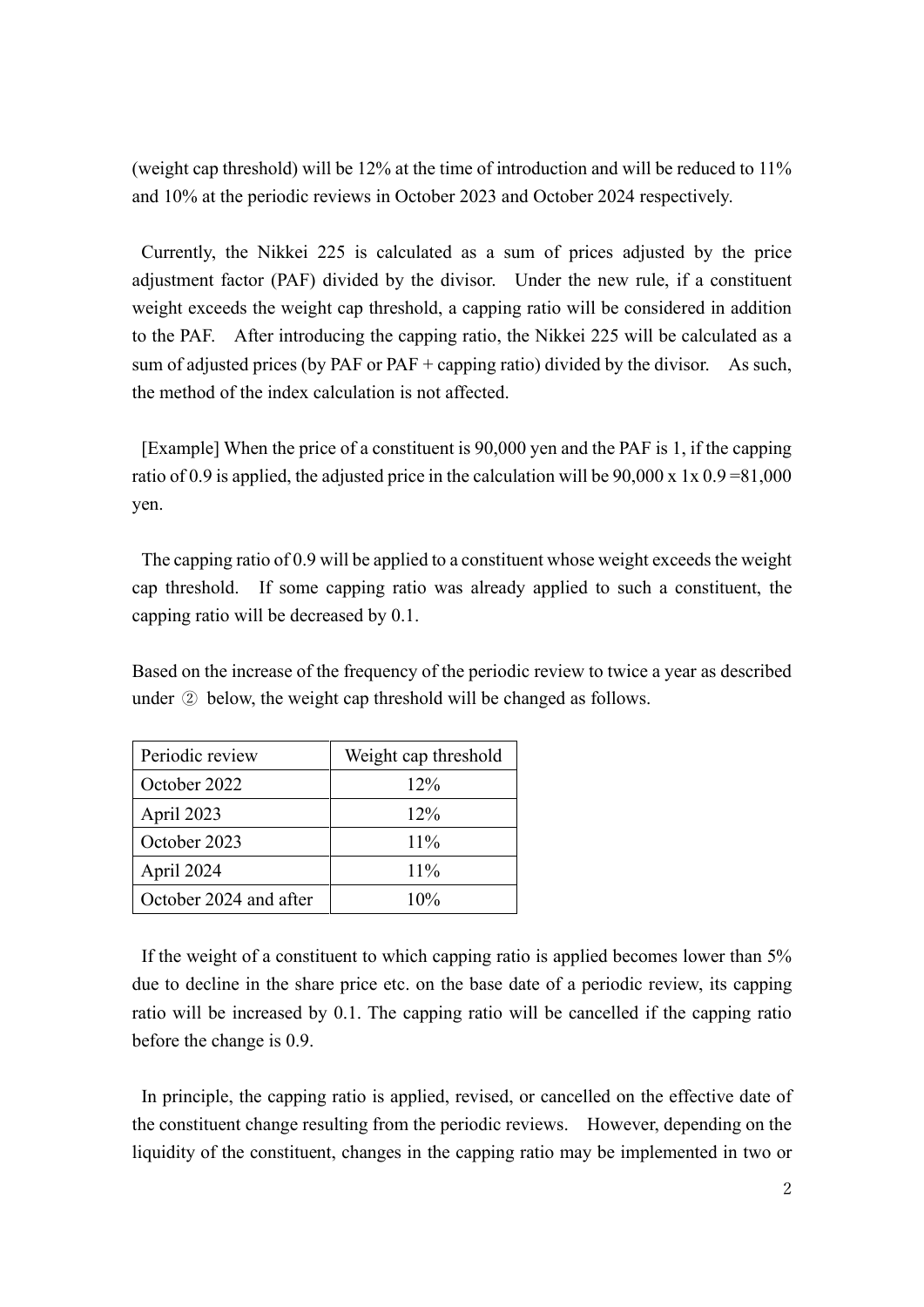more steps.

| <b>Current Rule</b>                       | Proposed new rule                             |
|-------------------------------------------|-----------------------------------------------|
| Adjusted stock price                      | Adjusted stock price                          |
| $=$ stock price x price adjustment factor | = stock price x price adjustment factor $(*)$ |
|                                           |                                               |
| Nikkei Stock Average $=$ sum of Adjusted  | Nikkei Stock Average $=$ sum of Adjusted      |
| stock price / Divisor                     | stock price / Divisor                         |
|                                           |                                               |
|                                           | (*) For a constituent to which a capping      |
|                                           | ratio is applied, price adjustment factor     |
|                                           | will be replaced by "capped"<br>price         |
|                                           | adjustment factor".                           |

[Index Guidebook] 3: Calculation method, Preamble

[Index Guidebook] 3: Calculation method, (3) Capping ratio (numbers to the items below this new (3) will be increased by 1)

| <b>Current Rule</b> | Proposed new rule                            |
|---------------------|----------------------------------------------|
| (New)               | Capping ratio is a number which is used      |
|                     | to temporally decrease the weight of a       |
|                     | constituent when such weight exceeds a       |
|                     | threshold<br>certain<br>("weight")<br>cap    |
|                     | threshold").<br>The capping ratio is         |
|                     | applied, revised, or cancelled as stipulated |
|                     | below.                                       |
|                     | Weight cap threshold is 12% upon             |
|                     | introduction at the periodic review of       |
|                     | October 2022. It will be reduced to 11%      |
|                     | and 10% respectively at the periodic         |
|                     | reviews in October 2023 and October          |
|                     | 2024.                                        |
|                     |                                              |
|                     | For a constituent to which a capping ratio   |
|                     | is applied, the price of such a constituent  |
|                     | is adjusted by "capped price adjustment      |
|                     | factor" as shown below.                      |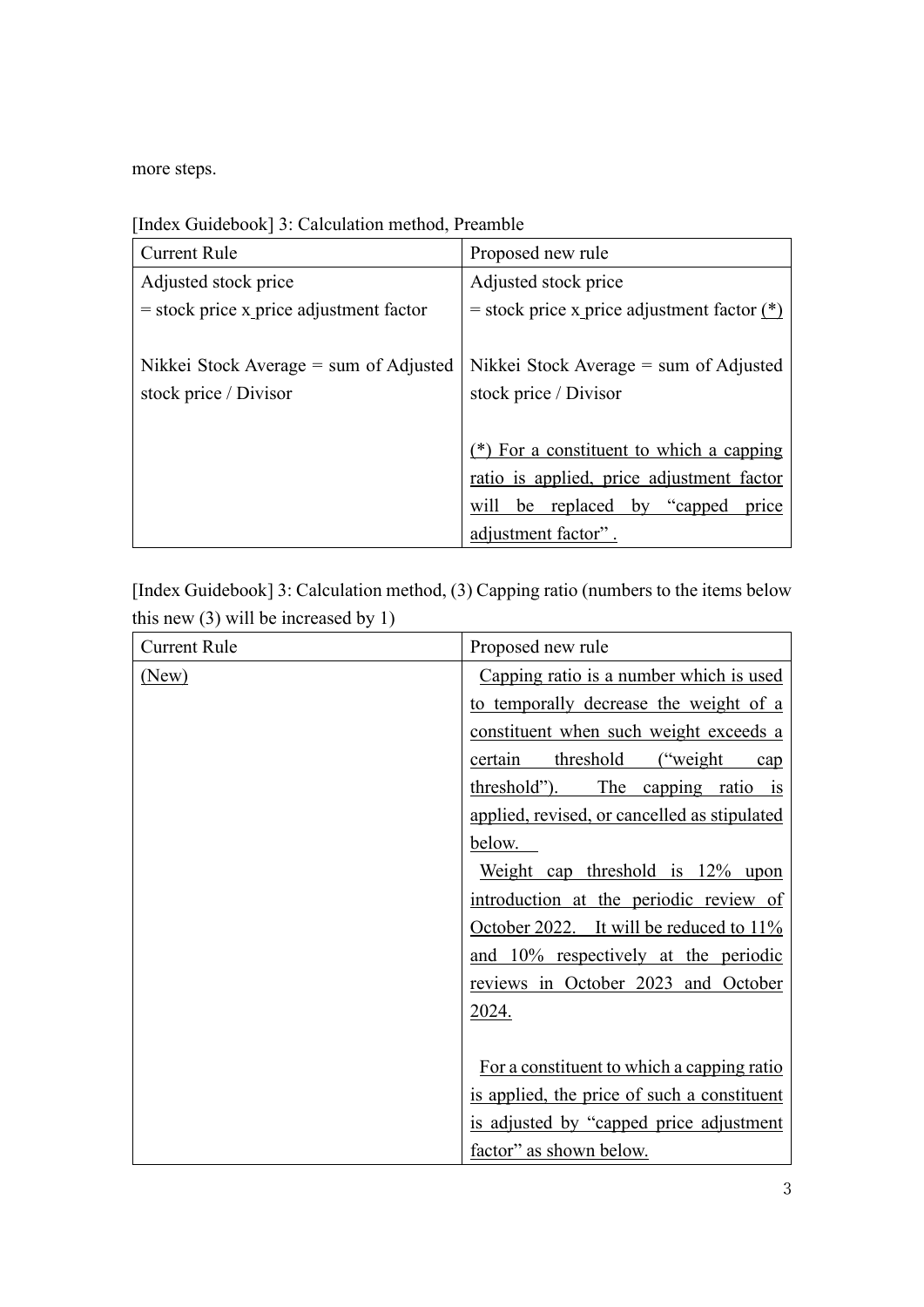Capped price adjustment factor (CPAF) = Price Adjustment Factor x capping ratio CPAF is rounded down to the nearest 0.1.

- If, on the base date of a periodic review, the weight of a constituent to which any capping ratio is not yet applied exceeds the weight cap threshold, a capping ratio of 0.9 is applied on the effective date of the constituent change resulting from the periodic review. If a capping ratio was already applied to such a constituent, capping ratio will be decreased by 0.1. However, if no change is observed in the CPAF after the application of the new capping ratio, the capping ratio will be decreased further until there is a change in the CPAF.

- If, on the base date of a periodic change, weight of a constituent to which a CPAF is applied is below 5%, the capping ratio will be increased by 0.1 on the effective date of the constituent change resulting from the periodic review. However, if no change is observed in the CPAF after the application of the new capping ratio, the capping ratio will be increased further until there is a change in the CPAF. If the current capping ratio is 0.9, capping ratio will be cancelled.

- When a constituent to which CPAF is applied goes for a large-scale stock split or reverse split and the PAF is adjusted by the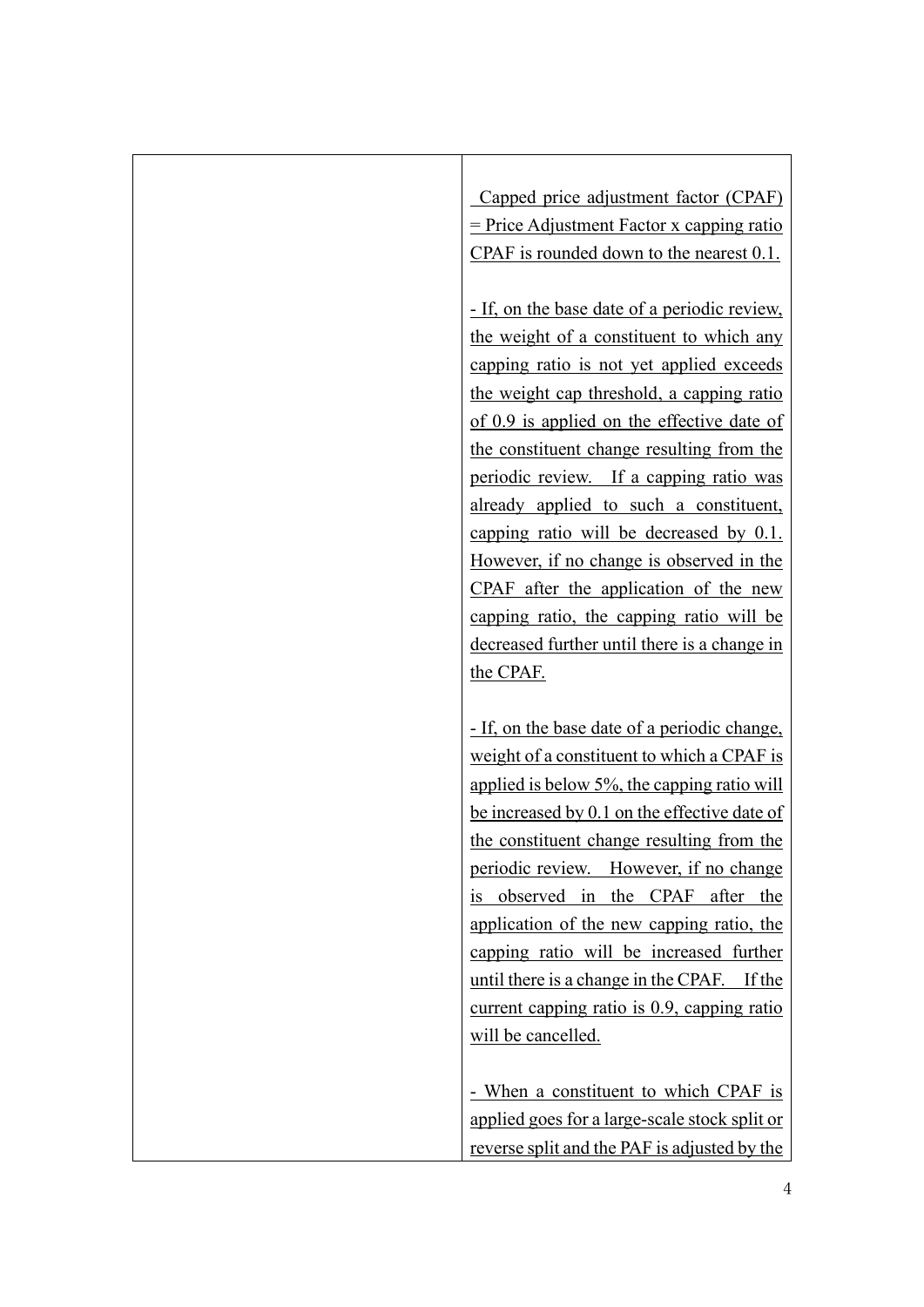| <u>ratio of split or reverse split, the capping</u>  |
|------------------------------------------------------|
| ratio may be revised so that the new CPAF            |
| does not change the weight of the                    |
| constituent. For such a constituent, the             |
| capping ratio may have fractions after 0.1           |
| and be increased/decreased by the number             |
| other than 0.1 in the next revision of the           |
| capping ratio.                                       |
|                                                      |
| <u>- In principle, the capping ratio is applied,</u> |
| revised, or cancelled on the effective date          |
| of the constituent change resulting from             |
| periodic<br>the<br>review.<br>However,               |
| depending on the liquidity<br>of the                 |
| constituent, changes in the capping ratio            |
| may be implemented in two or more steps.             |

## ② **Increase of the frequency of the periodic reviews to twice a year**

To maintain the quality of the index and to reflect changes in the industrial structure, Nikkei has been reviewing and reshuffling the constituents of the Nikkei 225 once a year. Nikkei introduced an upper limit of 3 constituents change at a periodic review to mitigate the impact of the trading due to constituent reshuffle from the periodic review of 2021.

During the consultation regarding the upper limit rule, Nikkei received comments from respondents that such rule may impede timely transition of the constituents. While limiting the impact on the market and accelerating the transition of the constituents, Nikkei increases the frequency of the periodic review from once (in October) to twice (in April and October) a year. Upper limit of 3 per a periodic review is retained.

| Current Rule                                                                           | Proposed new rule                                                                                      |  |  |
|----------------------------------------------------------------------------------------|--------------------------------------------------------------------------------------------------------|--|--|
| Constituents are reviewed annually as Constituents are reviewed twice a year as        |                                                                                                        |  |  |
| evaluated at the end of July (base date) in   evaluated at the end of January and July |                                                                                                        |  |  |
|                                                                                        | $\alpha$ accordance with following rules. (base $\frac{\alpha}{\alpha}$ ) in accordance with following |  |  |
| Results of the review become effective on   rules. Results of the review become        |                                                                                                        |  |  |

[Constituent Selection Rules] 2: Rules of the Periodic Review, Preamble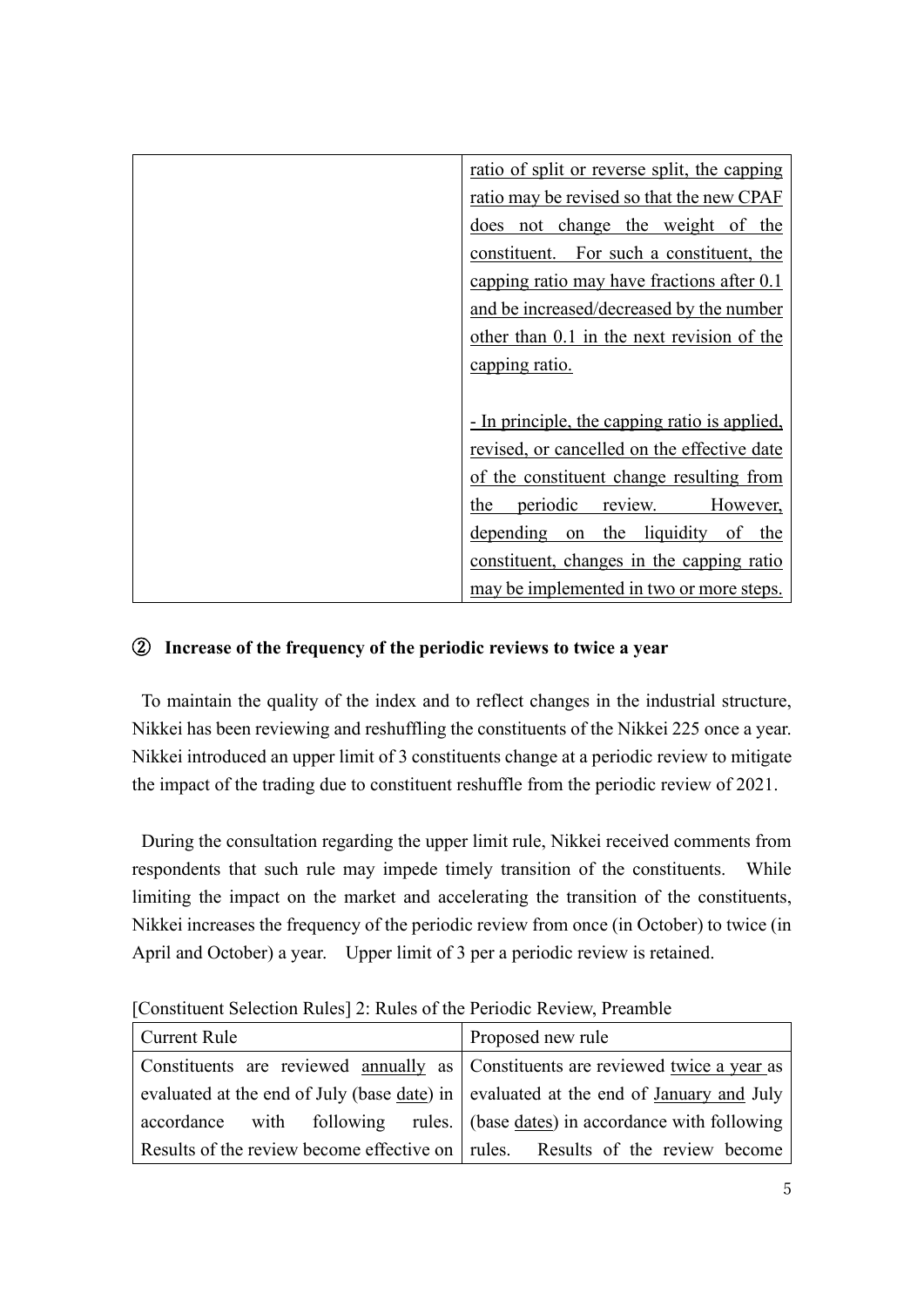|                  | the first trading day of October. The effective on the first trading day of April |
|------------------|-----------------------------------------------------------------------------------|
|                  | maximum number of the constituents   and October. The maximum number of           |
| reshuffled is 3. | the constituents reshuffled at a periodic                                         |
|                  | review is 3.                                                                      |

## ③ **Change in a liquidity measure, from "magnitude of price fluctuation by (trading) volume" to "magnitude of price fluctuation by trading value".**

In the periodic review of the Nikkei 225, 450 stocks selected by liquidity constitute the "high liquidity group" and this group is the base for deletion and addition of the constituents. Currently the liquidity of the stocks is assessed by two measures, "trading value" and "magnitude of price fluctuation by volume" based on the past 5 years' data. Nikkei plans to replace the latter by the "magnitude of price fluctuation by trading value".

The magnitude of price fluctuation by volume was introduced in the methodology revision in April 2000. Since trading value is becoming common as a measure of the liquidity, Nikkei replaces trading volume by trading value.

|                                    |  |  |  |  | [Constituent Selection Rules] 2: Rules of the Periodic Review, 1 Assessment of |  |
|------------------------------------|--|--|--|--|--------------------------------------------------------------------------------|--|
| liquidity ("High Liquidity Group") |  |  |  |  |                                                                                |  |

| <b>Current Rule</b>                                    | Proposed new rule                             |  |  |  |  |  |
|--------------------------------------------------------|-----------------------------------------------|--|--|--|--|--|
| Choose highly liquid stocks from the                   | Choose highly liquid stocks from the          |  |  |  |  |  |
| Tokyo Stock Exchange Prime Market                      | Tokyo Stock Exchange Prime Market             |  |  |  |  |  |
| and group them as the "High Liquidity"                 | and group them as the "High Liquidity"        |  |  |  |  |  |
| Group". The measures to assess the                     | Group". The measures to assess the            |  |  |  |  |  |
| liquidity are :                                        | liquidity are :                               |  |  |  |  |  |
|                                                        |                                               |  |  |  |  |  |
| Trading value of the preceding 5 years                 | Trading value of the preceding 5 years<br>(1) |  |  |  |  |  |
| Magnitude of price fluctuation by<br>$\left( 2\right)$ | 2) Magnitude of price fluctuation by          |  |  |  |  |  |
| volume (defined as (high price/low                     | trading value (defined as<br>(high            |  |  |  |  |  |
| price)/ $volume$ in the preceding 5                    | price/low price)/trading value) in the        |  |  |  |  |  |
| years                                                  | preceding 5 years                             |  |  |  |  |  |
|                                                        |                                               |  |  |  |  |  |
| Top 450 (double the constituent count for              | Top 450 (double the constituent count for     |  |  |  |  |  |
| the index) most liquid stocks in terms of              | the index) most liquid stocks in terms of     |  |  |  |  |  |
| constitute the "High"<br>two<br>measures               | measures constitute<br>the "High"<br>two      |  |  |  |  |  |